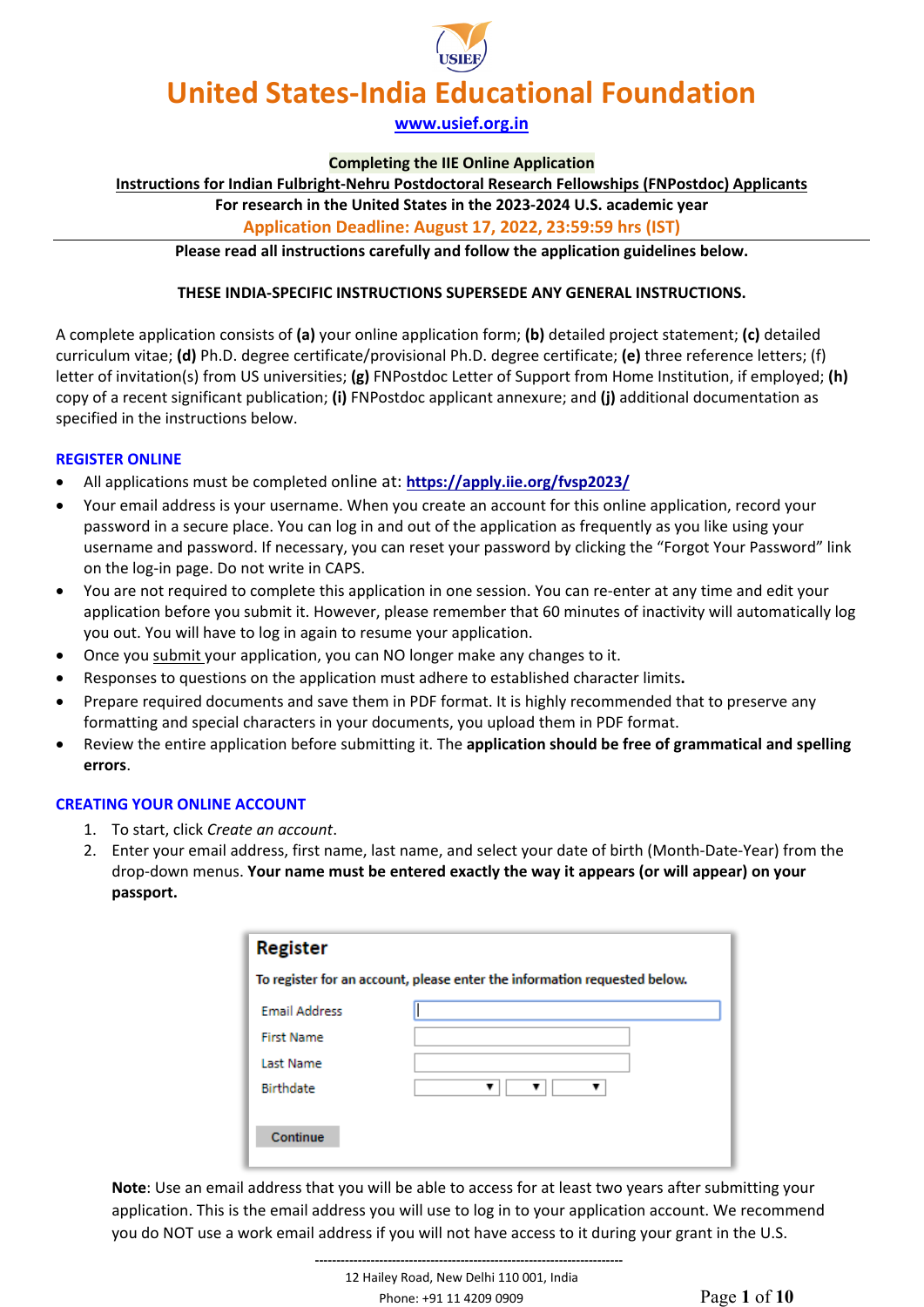

**[www.usief.org.in](http://www.usief.org.in/)**

- 3. Click Continue. You will receive an email from [Fulbright@iie.org](mailto:Fulbright@iie.org) confirming that you have started the application. The email will include a temporary PIN. Follow the instructions in the email to activate your account using the temporary PIN.
- 4. You will be prompted to enter your pin and date of birth, and then create a password to complete the login.

| Login                                                                                                                                                |  |
|------------------------------------------------------------------------------------------------------------------------------------------------------|--|
| A temporary PIN has been sent to your email address. If you do not receive this message in the next few minutes, please check your junk mail folder. |  |
| Email<br>Account<br>Temporary PIN<br>Birthdate<br>$\check{~}$<br>$\checkmark$<br>$\checkmark$                                                        |  |
| Login                                                                                                                                                |  |
| <b>Set Password</b><br>To protect the security of your account, please specify a new password. The password must meet complexity requirements.       |  |
| X At least one letter<br>New Password                                                                                                                |  |

| New Password         | X At least one letter         |
|----------------------|-------------------------------|
|                      | X At least one capital letter |
| New Password (again) | X At least one number         |
|                      | Be at least 12 characters     |
|                      | X New passwords must match    |
|                      |                               |
| <b>Set Password</b>  |                               |

5. Returning users: Click *Log in* and enter your email address and password. If you do not remember your password, click *Forgot your password?* and follow the resulting instructions.

Once you have created an account, please follow these steps:

## **WELCOME**

## **Please confirm You have Read the Fulbright Policy Guidelines**

Click "Yes" and press "Continue."

## **PRELIMINARY QUESTIONS**

Complete the following preliminary questions before proceeding with the application form:

#### **Through which program country are you applying?**

Select "India" from the drop-down list. You must be an Indian citizen to apply for this application.

# **To which academic year are you applying?**

Select "2023-2024" from the drop-down list.

 **------------------------------------------------------------------------** 12 Hailey Road, New Delhi 110 001, India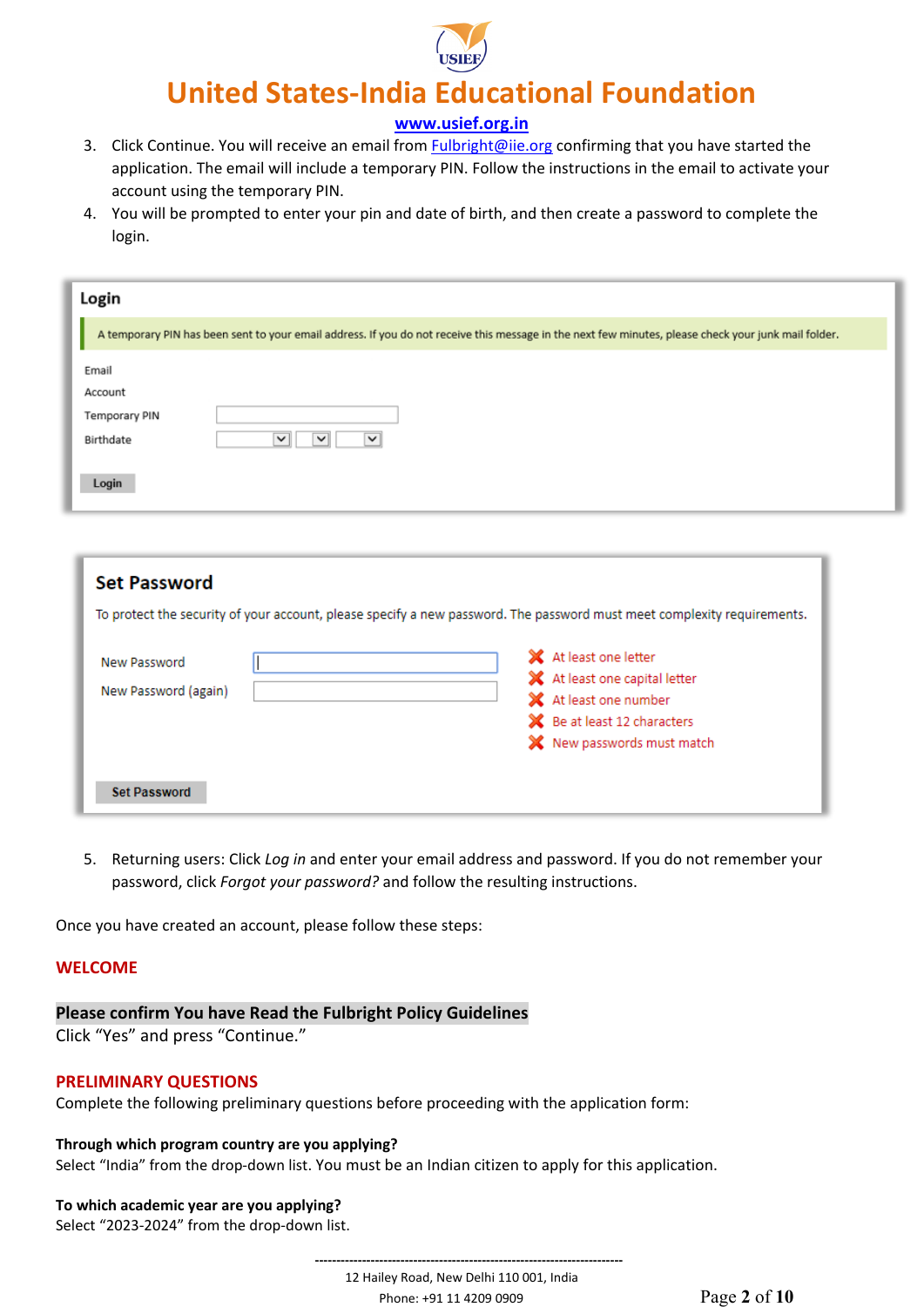**[www.usief.org.in](http://www.usief.org.in/)**

## **Do you hold or are you applying for U.S. citizenship/ Dual citizenship/Permanent Residency?**

If you have or are applying for U.S. permanent residency, you are ineligible for the Fulbright program.

## **Have you reviewed, and do you meet all program eligibility requirements for the country through which you are applying?**

Select "Yes" from the drop-down list and press "continue."

#### **IIE Data Privacy Consent for Applicants in IIE-Managed Programs**

IIE values your privacy, and we encourage you to read our [Program Privacy Statement](http://www.iie.org/Learn/Privacy/IIE-Program-Privacy-Statement) that is located on the privacy page on IIE's website.

As this notice is intended for all applicants and participants of IIE-managed programs, the Program Privacy Statement outlines how IIE handles your data and includes the types of data we process, why we process it and with whom we share it.

Please note that IIE may be required to process data that is generally considered to be sensitive. IIE only processes this information when it is necessary to execute the management of your application or program. Please review the "What Types of Sensitive Personal Data Do We Process?" section of the Program Privacy Statement for more details.

#### **I have read IIE's Program Privacy Statement and give consent for IIE to process my data. \***

Select "Yes" from the drop-down list and press "Continue."

#### **COUNTRY INFORMATION**

This page provides information on address of USIEF, the Fulbright Commission in India, name of fellowship, website information and deadline.

#### **Select/Change Award**

Select "Fulbright-Nehru Postdoctoral Research Fellowships" from the drop-down menu.

#### **ONLINE APPLICATION FORM: PLEASE FOLLOW THE INSTRUCTIONS BELOW:**

#### **PERSONAL INFORMATION**

**Title:** Select the most appropriate title from the drop-down menu.

**Surname/Family Name, First/Given Name, Middle Name:** This will auto-populate based on your information provided during registration. Please review and ensure that your name should appear exactly as it appears on your passport. This spelling will be used on all documents related to your Fulbright-Nehru Fellowship. You can leave the suffix blank.

#### **Date of Birth (Month/Day/Year), City, Country of Birth**

- Add month, day and year of birth.
- Enter your city of birth in English.
- Select your country of birth from the drop-down menu.

**Sex:** Select your gender from the drop-down menu.

**Marital Status:** Please select the most appropriate from the drop-down menu.

**The Fulbright Program complies with the Americans with Disabilities Act (the "ADA") and is committed to diversity and inclusion. If you have any form of limitation that requires accommodation, please indicate in the space** 

> **------------------------------------------------------------------------** 12 Hailey Road, New Delhi 110 001, India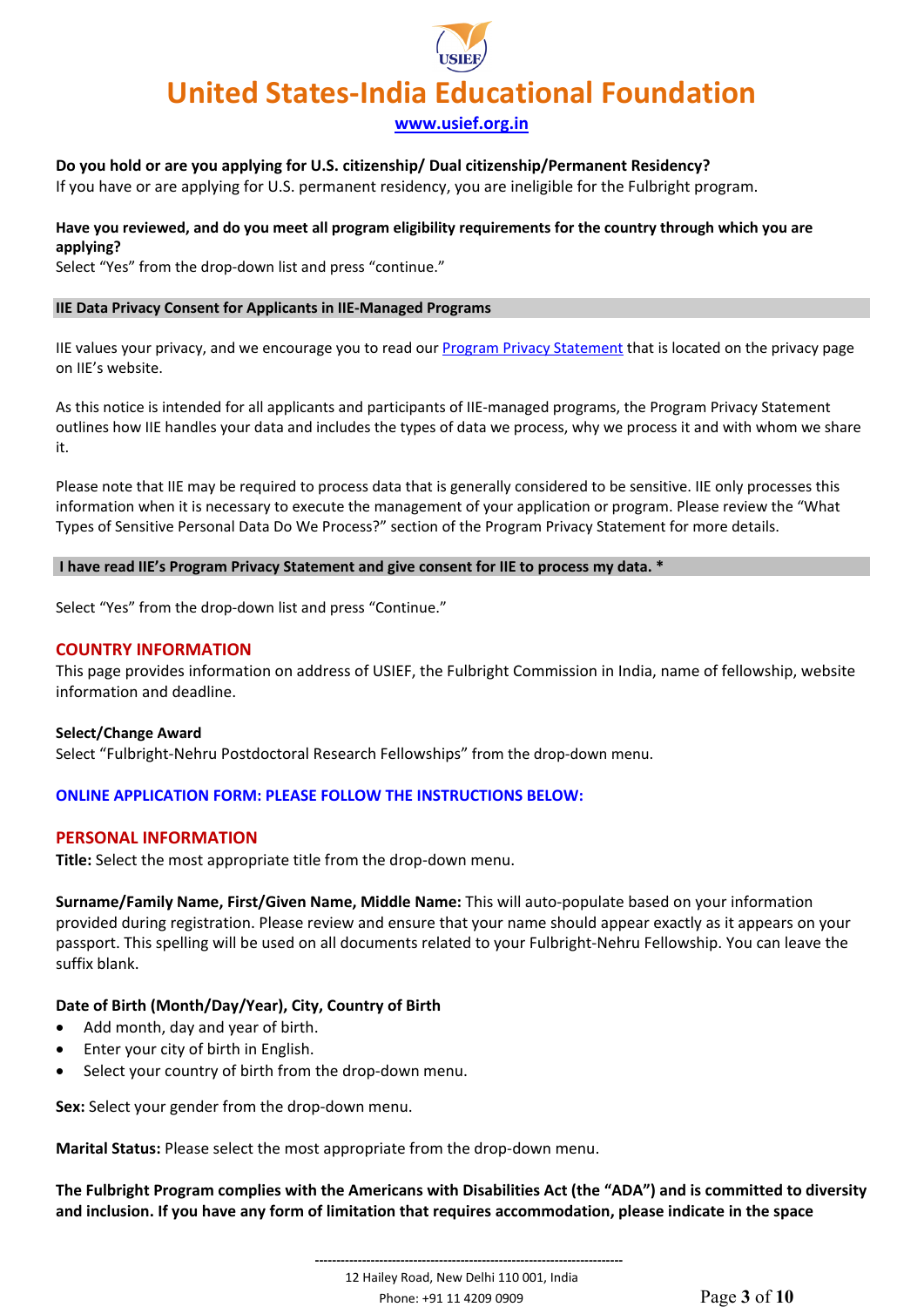

## **[www.usief.org.in](http://www.usief.org.in/)**

**provided. This information is gathered only for statistical purposes and to ensure appropriate accommodation at a prospective host institution.**

**Country of Citizenship:** Select the country in which you hold primary citizenship from the drop-down menu.

**Country of Permanent Residence:** Select the country in which you legally reside from the drop-down menu.

**National Identification Number:** Please leave this blank.

Click *Continue* to save your responses and advance to the next section.

## **CONTACT INFORMATION**

**Addresses:** Please write complete permanent address.

**Telephone Numbers:** Please add the country code +91 before your mobile, work, and home numbers.

**Email:** Please use the email you have used to create the application and **use it frequently**. Please provide an alternate email address (e.g., official, university, etc.) to contact you in case we have difficulties contacting you at the email address listed above. Please note that all system-generated messages will be sent to the address above.

## **Emergency Contact Information**

The individuals listed under emergency contact may be contacted in the event of an emergency while undertaking activities related to this grant opportunity, including any possible travel required for interviews in your home country. This is mandatory.

Click *Continue* to save your responses and advance to the next section.

## **ACADEMIC AND PROFESSIONAL INFORMATION**

**Note:** Prepare and upload documents in PDF format as required (\*). Note page limits specified and ensure your documents do not exceed page limits.

**Curriculum Vitae/ Resume:** The curriculum vitae describes academic credentials and demonstrates a record of scholarly achievements (document should not exceed six (6) pages. Please upload your CV on this page of the online application). If you indicate books, articles, or theses that are available online, please include the URL links. If you have a professional website (e.g., design and visual arts), please include this URL as well.

When composing curriculum vitae, it is important to include:

- Education (universities attended, degrees earned, and dates received)
- Professional positions held
- Courses taught and other services provided to students and the home institution
- Publications (provide full citations and list them starting with the most recent)
- Other professional activities, such as workshops, seminars, and consultations
- Membership and activities in professional associations
- Professional honors, awards, and fellowships
- Community service

The application asks for similar information but provides limited space for answers. In the curriculum vitae, you should expand upon these topics to present more completely your accomplishments. Do not include photographs.

**Note:** Copies of diplomas are not required.

 **------------------------------------------------------------------------** 12 Hailey Road, New Delhi 110 001, India Phone: +91 11 4209 0909 Page **4** of **10**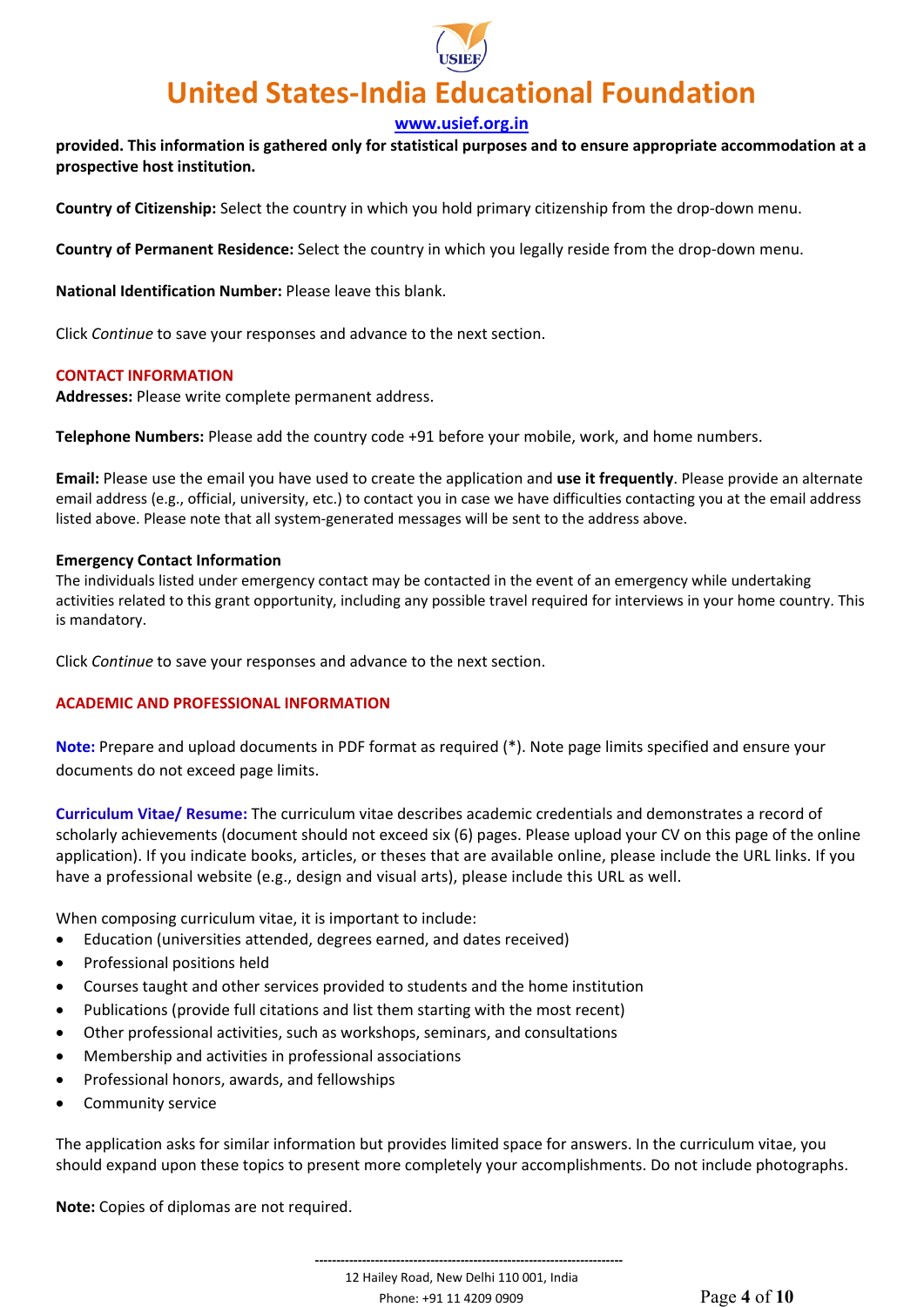

## **[www.usief.org.in](http://www.usief.org.in/)**

**Academic Background:** List up to **three completed degrees**; enter your highest degree first. (e.g., Ph.D., Master's, Bachelor's) by clicking on **"Add New Academic Background."**

**Current Professional Profile:** List your current and any relevant previous professional experience by clicking on **"Add Professional Profile."** 

List your most significant professional accomplishments, honors and awards and up to three significant publications (not more than 6 lines)

#### **Organizational Membership:**

List up to four professional memberships in cultural, educational, and professional organizations by selecting appropriate number from drop-down menu of organizational memberships you would like to add.

#### **Letter of Support from Home Institution:**

You can download and complete the "FNPostdoc Letter of Support from Home Institution Form" from the given link. <http://usief.org.in/Fellowships/Fulbright-Nehru-Postdoctoral-Research-Fellowship.aspx> **OR** you can get the signature from the employer on the institutional letterhead confirming your availability to participate in the Fulbright award.

**Experience Abroad:** If you have traveled, lived, or studied in any country other than your own for more than three (3) months during the last six years, please list this experience below. This can include time overseas for education, research, business, vacation, etc. You may add additional information by clicking on "Add New Experience Abroad."

Indicate if you have entered the U.S. on J-I or J-2 visa and upload a copy of the previous DS-2019. In case, you do not have the DS-2019 with you, upload the J visa.

#### **Previous Fulbright Grant(s):**

If you have previously been awarded a Fulbright Grant, please select "Yes" from the drop-down menu.

If you are receiving another Fulbright Scholar Program opportunity (i.e., excluding the Fulbright FLTA and Foreign Student Programs), please provide a brief justification as to why you should be considered for another award.

#### **LANGUAGE SKILLS:**

Complete proficiency of languages as per the online instructions.

## **PLAGIARISM AGREEMENT**

**Plagiarism in any part of your application will result in your disqualification from participating in the Fulbright Visiting Scholar Program**. Please select the appropriate response and *Continue*.

## **PROJECT PROPOSAL**

**To which category of grant are you applying?** Select "Research" only from the drop-down list.

#### **Project Statement**

#### **Project Title**

The project title should succinctly describe the focus of the award activity (for example, "Geographic variation in pollination dynamics: Instances from native forests of California and the Western Ghats of India" or "The Epics in an Age of Religious Plurality").

> **------------------------------------------------------------------------** 12 Hailey Road, New Delhi 110 001, India Phone: +91 11 4209 0909 Page **5** of **10**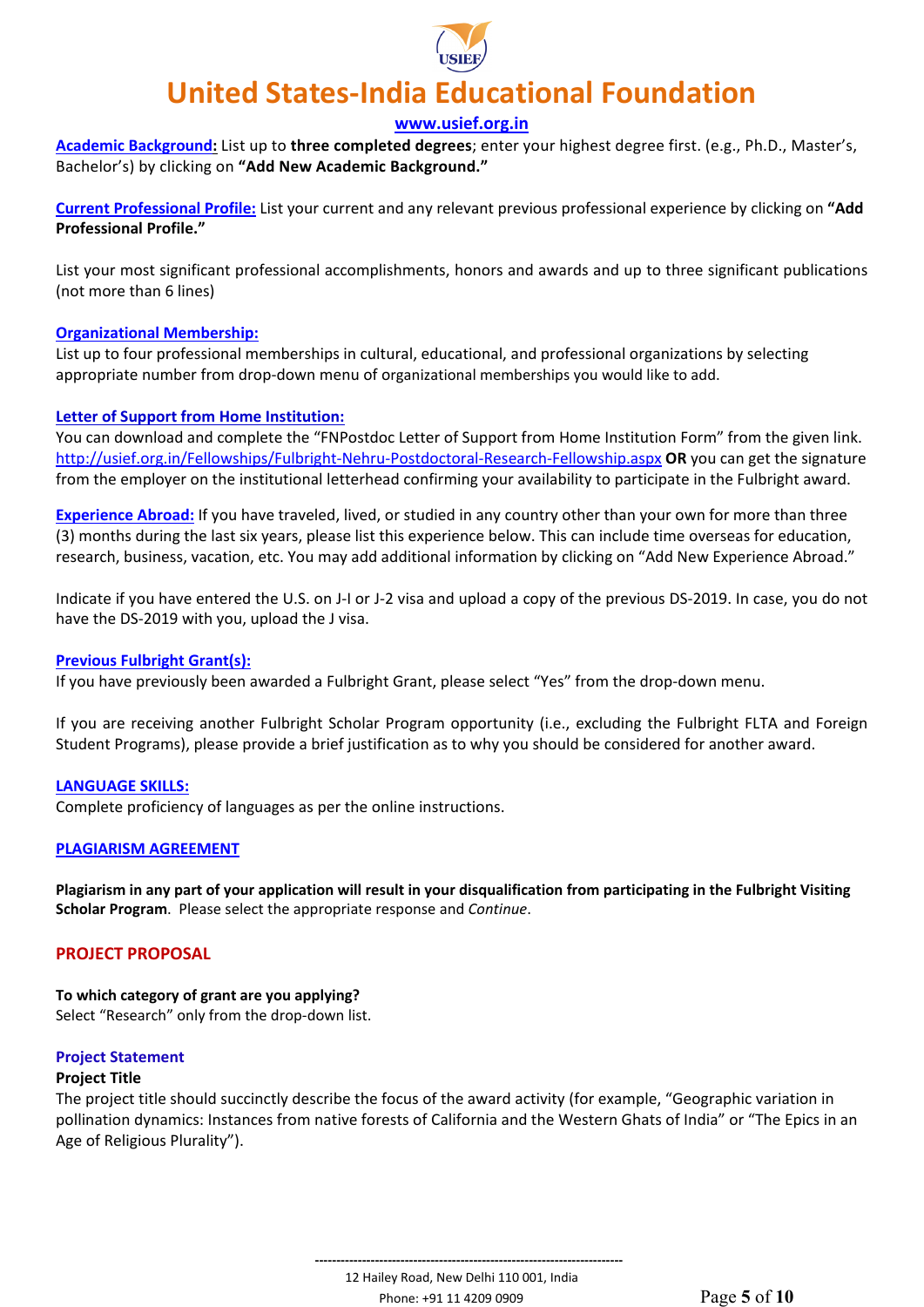**[www.usief.org.in](http://www.usief.org.in/)**

## **Brief Summary of Project Statement**

In 3-5 sentences, provide a brief summary of the Fulbright project that easily allows non-specialists to appreciate the significance of the project or any potential contributions to the field. (700-character limit, use Roman characters only).

The project statement is the most vital component of the Fulbright application. Scholars with the most compelling, theoretically sound, well-written, feasible proposals are generally recommended for awards. Sometimes those with outstanding professional achievements assume that a brief, general project statement will be sufficient. It is not. To ensure a competitive application, your proposed project, as well as the strategy for completing it, should be thoroughly explained in three to five single-sided pages.

# **Upload a detailed project statement of not more than five single-spaced pages (3,500 words) on this link of your online application form.**

## **FORMAT**

- Do not exceed the word limit of the proposal.
- Begin the project statement with your name, country (India), and the project title at the top of page one. At the top of each subsequent page, type your name and country (India).
- Organize your proposal in order of the following points, which appear in bold print, and use them as headings for sections of text in your statement.

## **GUIDANCE FOR A RESEARCH PROJECT**

**Background:** Introduce the research topic. Place the project in an academic or professional context by referring to major works by others on the subject.

**Objectives:** Clearly define the aims of the project.

**Methodology:** Describe the project. Explain the approach, methods, and plan you will use (for example, interviews, library or archival research, or laboratory experiments). Indicate whether the proposed research is quantitative or qualitative.

**Significance:** Explain the importance of the project for the field, India and the U.S., and your own professional development. Indicate what effect you expect the opportunity to have on your teaching or professional work in India. (For example: new approaches to curriculum planning, student advising or pedagogy; expanding knowledge in the field through collaboration with U.S. colleagues). Briefly describe the expected impact of your participation on your home institution, community, or professional field.

**Evaluation and Dissemination:** Describe plans for assessment and distribution of research results in your home country and elsewhere.

**Justification for Residence in the United States for the Proposed Project:** Indicate why it is necessary to conduct the research onsite in the United States.

**Research Plan and Timeline:** Provide a monthly/quarterly timeline of the execution of your Fulbright-Nehru project in the U.S.

**English Proficiency:** Describe your schooling in English, use of English, and competence level in speaking, reading, and writing.

**Other:** If applicable, indicate the quantity, format, and transportation requirements for any botanical, zoological, or mineral samples that you will need to bring to the United States for analysis.

## **ADDITIONAL CONTENT RECOMMENDATIONS**

You might find the following additional advice from former Fulbright scholars, reviewers, and program staff useful in preparing a more competitive application.

- Submit a clear and complete project statement that introduces you professionally to your colleagues in the United States. The best applications are those that reflect the applicant's purpose and intent.
- Make sure that your qualifications and your expertise match the objectives in your project statement. You should be able to show that you are qualified to accomplish what you are proposing to do.
- Emphasize how your project will benefit the host institution or other scholars in your field both in India and in the United States. Address in your project statement the ways in which you will use the experience upon your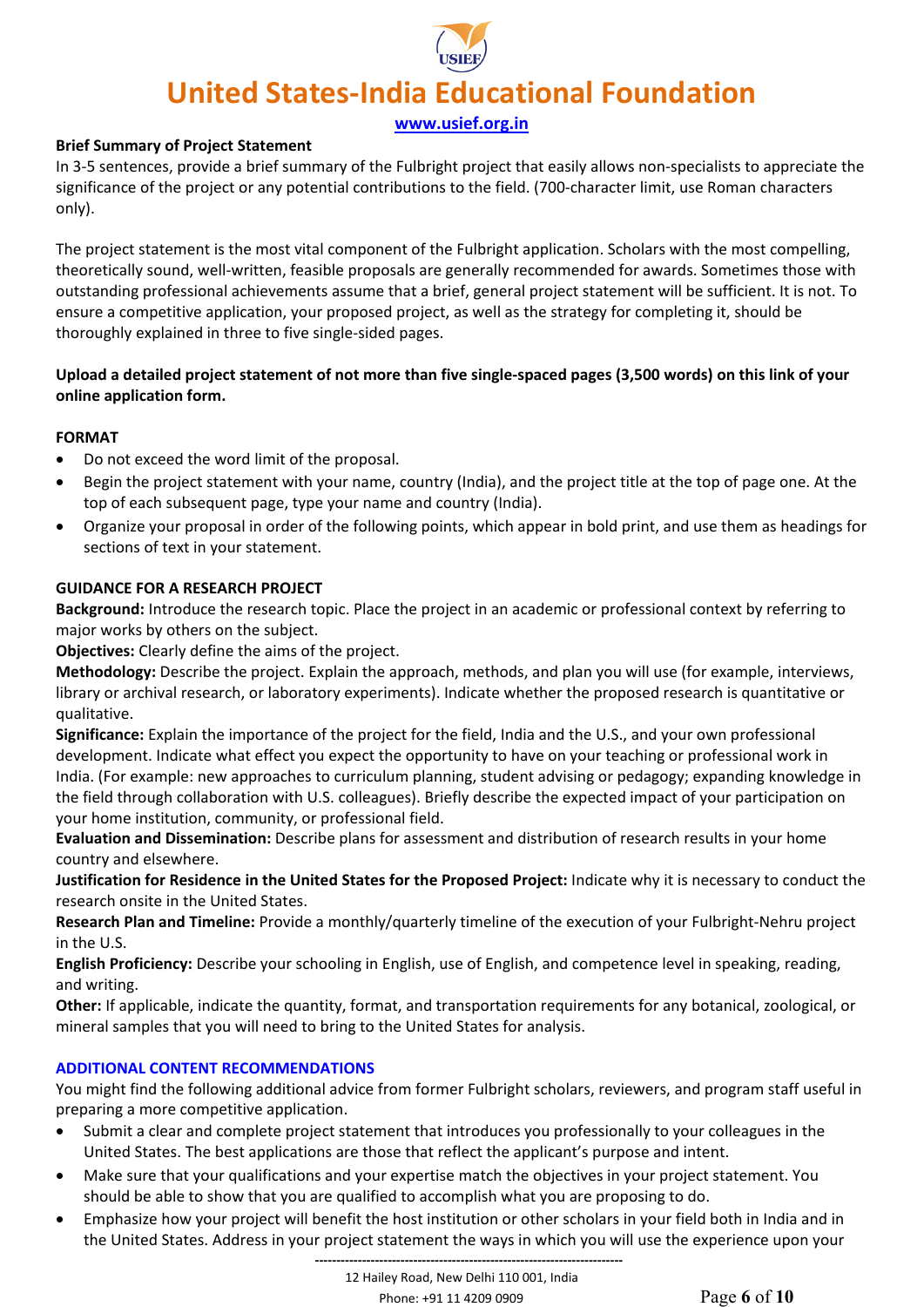

## **[www.usief.org.in](http://www.usief.org.in/)**

return. What is the likely impact of your experience abroad? How will you use what you learned upon your return, professionally and personally?

- Discuss any preparatory steps you have taken or will take before starting your grant. For example, if you plan to bring samples of plants, chemicals, human tissue, etc., indicate that you have discussed your plans with your prospective host and applicable agencies in order to determine what clearance and approval processes are needed.
- Connect your past experience to what you are preparing to do if you receive an award. Explain the project's significance and its importance to the field. Focus on what can be reasonably accomplished during the period of the grant.
- Do not assume that your suitability for the project is self-evident. Your standing in your field may not be well known to reviewers. You need to make a case for yourself based on your past experience and current scholarly endeavors. Explain the significance of your project in a language that will be understood by reviewers from outside your field.
- Do not stress only how a Fulbright grant will benefit you or your career. Remember that the program is intended to foster mutual understanding between cultures and nations.
- Be specific in describing your previous work and in laying out the nature of your proposed Fulbright activity. A frequent failing in applications is that the proposal is underdeveloped or too imprecise to give reviewers a clear sense of the endeavor.

## **STYLE RECOMMENDATIONS**

- Express what you can bring to the program clearly and succinctly. Think of the basic questions that need to be answered: Why should I apply for a Fulbright award to come to the United States? If selected, what will I do and how will I do it? What preparations have I made to complete the project? What can I contribute to the Fulbright Program? What will the results of my participation be? Include only the most pertinent information in forming your responses so as not to exceed the page restrictions. At the same time, you should avoid writing a proposal so brief that it will be difficult for the reviewer to understand the project.
- Emphasize key points in the first paragraph of the proposal. Reviewers examine many Fulbright applications and having to search for the main points of the proposed activity is not helpful. You should grab the reviewer's attention quickly and state clearly what you want to do, why it is important, and how you will do it. You should use the rest of the proposal to support your statements in the opening paragraphs.
- Pay attention to style in your proposal. You may want to use the first person, but you should avoid flooding your proposal with "I's" or referring to yourself in the third person.
- Keep your proposal simple and straightforward so that an educated reader from another discipline can understand it.

**BIBLIOGRAPHY:** You will have to provide a list of one to three pages of references relevant to the proposed research.

## **ACADEMIC DISCIPLINE**

**Major Academic Discipline**: Select the most appropriate discipline from the drop-down menu.

Briefly describe the area of the field in which you plan to specialize.

**Important note**: The disciplines and the specializations in the drop-down menus **may not exactly match** the list of eligible fields for the **Fulbright-Nehru Postdoctoral Research Fellowships**. You will be required to indicate your chosen eligible field of study in the **[FNPostdoc Applicant Annexure](https://usief.org.in/uploadip/IP2023-24/FNPostdoc_annexure.pdf)**, which will have to be uploaded in this online form.

## **INTENDED GRANT PERIOD**

Fulbright-Nehru Postdoctoral Research Fellowships are for 8-24 months. These fellowships are for pursuing postdoctoral research at a U.S. institution. You are required to indicate the period in which you can complete your proposed project in the U.S. Please determine your grant duration carefully.

> **------------------------------------------------------------------------** 12 Hailey Road, New Delhi 110 001, India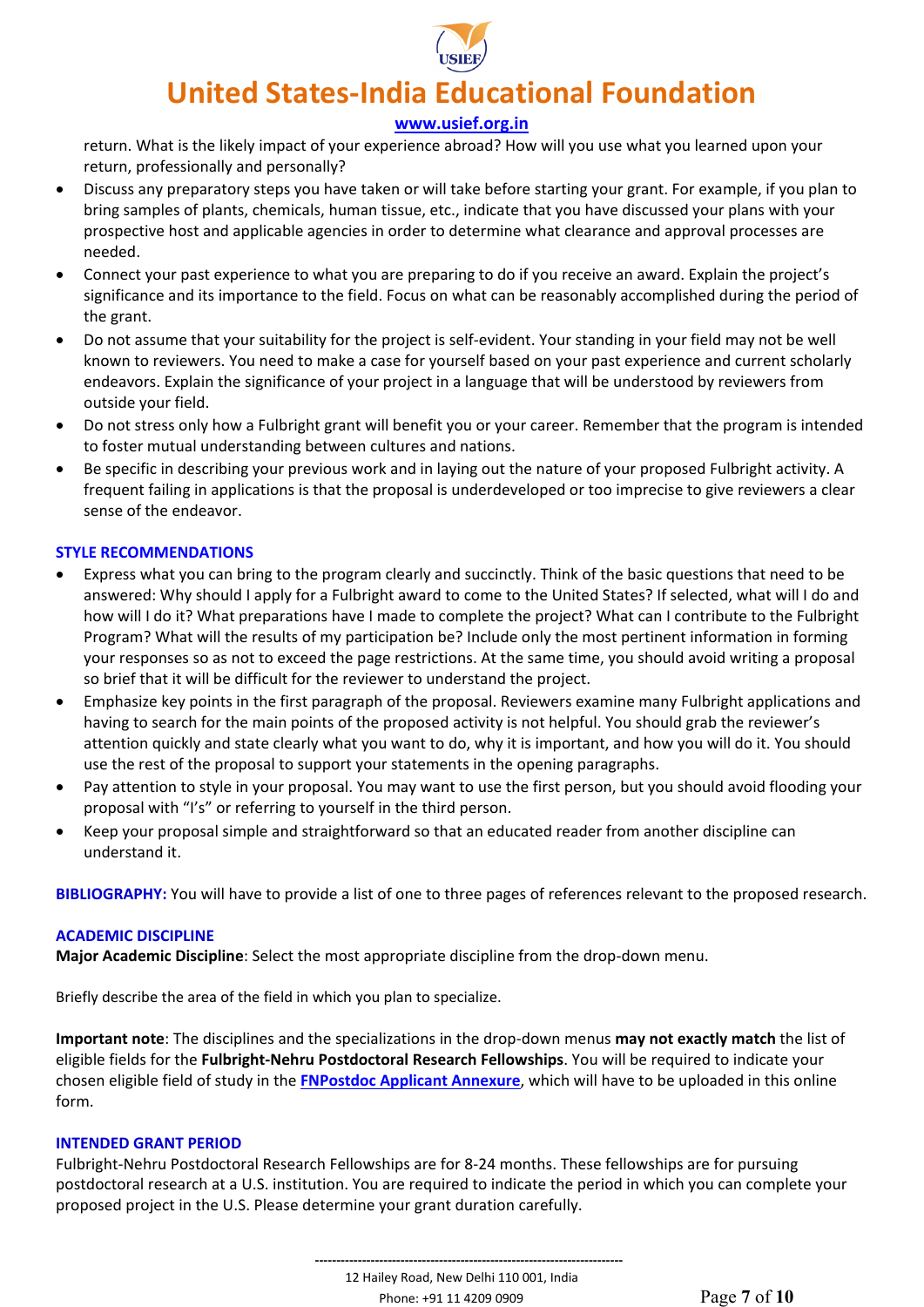

**[www.usief.org.in](http://www.usief.org.in/)**

**Note:** The duration will not be changed later. It is recommended that you plan your program during the U.S. academic year (generally August/September through May), when your U.S. colleagues are more likely to be available. You cannot begin your grant before August 2023 or after May 2024.

#### **Institutional Affiliation**

## **Have you made arrangements for affiliation with a U.S. host institution?**

Select the appropriate response from the drop-down menu.

Click "Add Institution" to provide information on up to three institutions/universities with which you would like to be affiliated should you be recommended for this fellowship. If you cannot find the name of your preferred institution in the search menu, then type in the institution's name in the text box provided. if you have not obtained a letter of invitation, please provide reasons for suggested affiliation.

## You will be affiliated to **only one U.S. host institution for your entire grant duration.**

**Letter of Invitation:** Please upload a signed letter of invitation(s) on institutional letterhead here. The letter(s) should also contain the proposed academic year. If you are expecting a letter of invitation that has not yet arrived, note the date you expect it to arrive. Upon receipt, forward the invitation to [postdoc@usief.org.in](mailto:postdoc@usief.org.in).

USIEF strongly recommends all applicants to identify institutions with which they wish to be affiliated and to correspond, in advance with potential host institutions. However, this is not mandatory.

Irrespective of whether or not you have obtained letters of invitation from the U.S. host institutions, please complete this page.

#### **Alternate Awards**

You can apply for only ONE Fulbright-Nehru fellowship category during a competition cycle. Please enter below the names of any alternate awards for which you are being considered.

## **GRANT & TRAVEL PLANS**

#### **FINANCIAL INFORMATION:**

# **Do you expect to receive sabbatical pay, paid leave of absence, or other sources of financial support during your Fulbright grant?**

Please select 'Yes' or 'No' from the list.

#### **How many other sources of funding do you expect to receive?**

Please select the appropriate number from the list and upload supporting documentation from your home institution.

**Passport/Travel Document:** If you have a valid passport, please upload the bio page of your passport that bears your name, place and date of birth, passport number, place and date of issue. At this stage of your application, passport information for your dependents is not required.

## **Accompanying Dependents:**

For grantees with grants 8 months or more in duration, subject to availability of funds, a dependent allowance and international travel may be provided for one accompanying dependent provided the dependent is with the grantee in the U.S. for at least 80 percent of the grant period. Dependents for the purpose of your Fulbright-Nehru grant are defined as the spouse and unmarried children under the age of 21 years who will accompany you to the U.S. No other family members are eligible for the dependent benefits.

• List names of dependents as they appear on their passports. If your dependent(s) have previously entered the United States on a J-1 or J-2 visa, please list the J category of sponsorship (professor, research, scholar, student,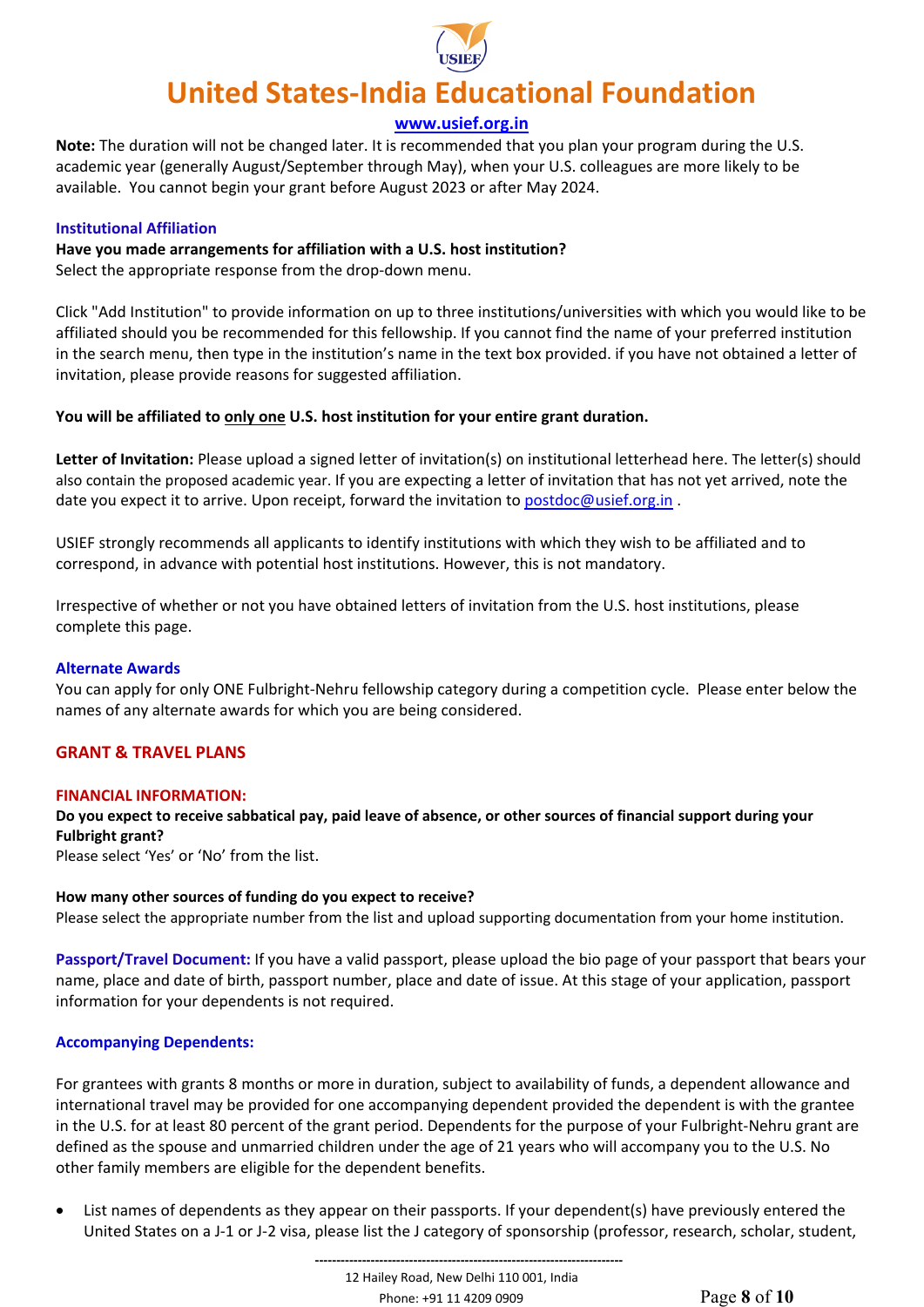

## **[www.usief.org.in](http://www.usief.org.in/)**

specialist, short-term scholar). Should you be selected for the grant, you will need to provide copies of their passports and previous DS-2019s if applicable, later to USIEF to confirm eligibility.

• Dependents who are U.S. citizens will not be issued J-2 visas and must travel on U.S. passports.

## **ADDITIONAL INFORMATION**

## **ADDITIONAL DOCUMENTATION:**

#### **Country-specific Materials:**

Upload the PDF format of the completed **[FNPostdoc Applicant Annexure](https://usief.org.in/uploadip/IP2023-24/FNPostdoc_annexure.pdf)** on this link.

**Supplemental Materials:** Please upload a scanned copy of your Ph.D. degree certificate on this link. **Please scan and upload the documents. Do not upload images taken by your mobile camera.**

**Additional Documentation:** Upload a copy of your recent significant publication (not exceeding 30 pages) on this link of the online application**. Note: Do not upload more than one publication.**

## **OUTREACH SURVEY**

## **How did you learn about the Fulbright Visiting Scholar Program?**

Please mark the check box(es) and, if necessary, type in the text field(s) how you learned about the Fulbright-Nehru Postdoctoral Research Fellowships.

# **How long did you consider applying for a Fulbright-Nehru Postdoctoral Research Fellowship before submitting this application?**

Please select from the drop-down menu.

**What were the major factors in helping you decide to apply for a Fulbright Visiting Scholar award?** Please note that **Fulbright Visiting Scholar** is a generic term. The Fulbright-Nehru Postdoctoral Research Fellowship is one of the fellowships from India that falls under this category.

Please select all that apply from the drop-down menu.

## **RECOMMENDATIONS**

Click the "**Add Recommender"** button to register your referees. You will need to complete the reference registration form to allow your referee(s) to submit your references online. It is imperative that you accurately enter the information as your referee will receive an email informing him/her of the online reference process. Your referees will receive an email fro[m Fulbright@iie.org](mailto:Fulbright@iie.org) directly, asking them to register for the website and complete their recommendations. This process will happen as soon as you provide their contact information and click on "Send to Recommender." **You will receive an email notification after the referee submits the online recommendation letter. References must be submitted no later than August 17, 2022.**

- Do not request more than three referees to submit letters of reference.
- Please provide your referees with a copy of your project statement.
- References should be from people qualified to evaluate your professional work, the abilities you bring to the proposed project, your ability to adapt to another country and culture, and the merits of the project itself.
- References can come from your home institution, but at least one of the references should be from a colleague in your field outside your home institution.
- Choose your referees carefully and contact them early. The letters of recommendation need to accompany the application as it could otherwise be weakened by an insufficient number of references.
- Do not ask someone for a letter of reference unless the person is well acquainted with your qualifications. A pro forma letter from a well-known scholar, a contact abroad or a prominent government official will carry less weight than a realistic assessment of your abilities from someone who knows you and your work well.